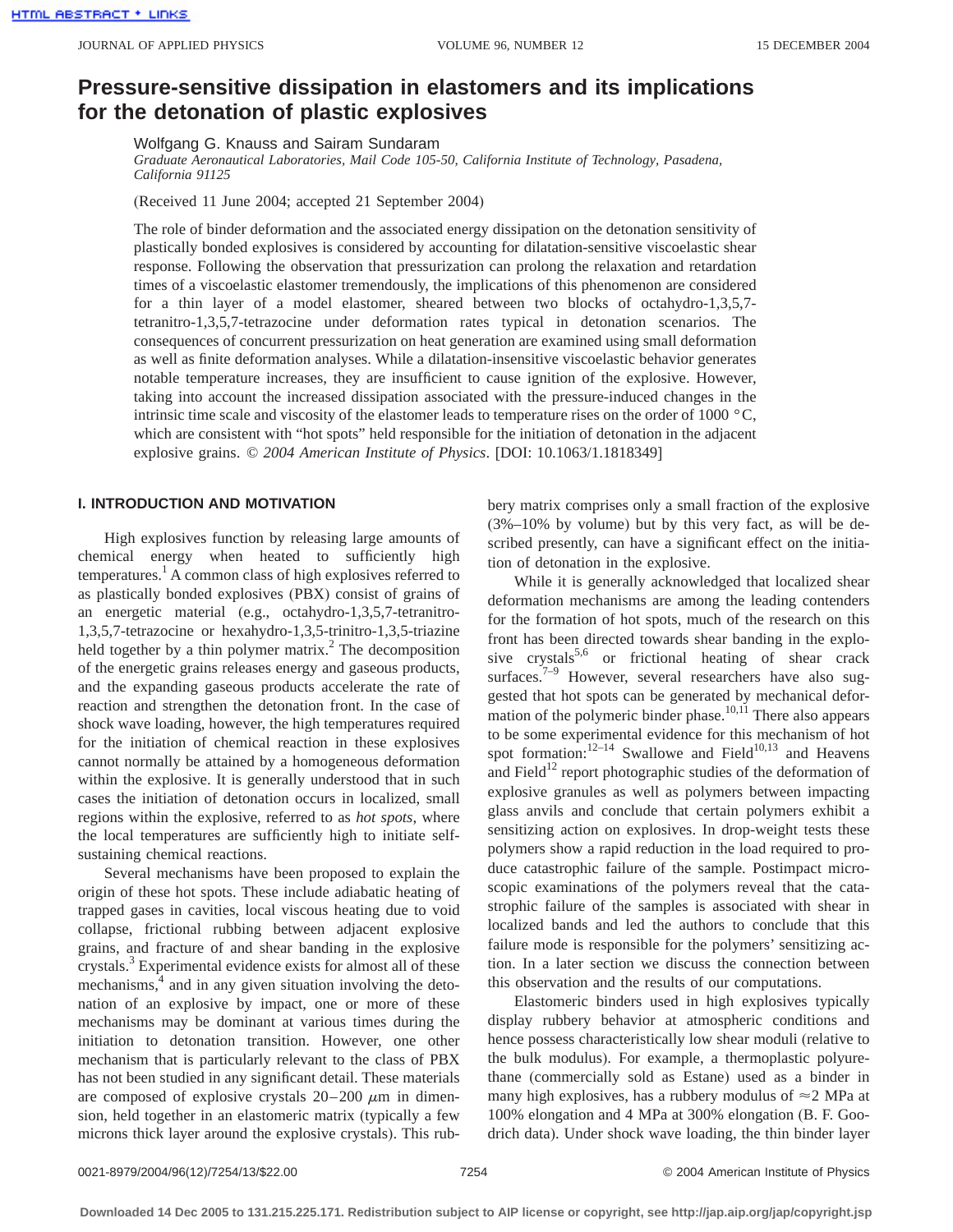

FIG. 1. Effect of pressure on the relaxation modulus in shear of the elastomer Hypalon 40 [1 bar=curve (1); 4.6 kbar=curve (18)]. (Reproduced with permission of the publisher Elsevier from Fillers and Tschoegl, Ref. 24).

between grains is subjected to high pressure and shear loads. Because binder is present as very thin layers sandwiched between harder explosive crystals, it can also experience locally large shear strain rates.

Current mechanical models of explosives which attempt to describe the heterogeneous microstructure of plastic explosives typically in terms of the rubbery behavior of the binder.<sup>15</sup> The associated low modulus values permit the binder—and hence the explosive—to attain only small shear stress levels, which are associated with correspondingly low inelastic dissipation values. On the other hand, it is known that elastomers undergo tremendous stiffening under imposed pressure as a result of a change in the intrinsic time scale (see Fig. 1).

The influence of volumetric change on the rate or time dependent response of polymers is well recognized, though usually in connection with its effect on the value of the glass transition temperature.<sup>16–19</sup> Connected, at least qualitatively, with the notion of variability in free volume which changes the degrees of freedom for motion of chain segments, small changes in volume can contribute to relatively large changes in the creep or relaxation response of polymers. This effect has been explored for structural polymers below the glass transition by Knauss and  $Emri<sup>20</sup>$  and Losi and Knauss.<sup>21</sup> The nearly universal phenomenon of time-temperature trade-off for linearly viscoelastic behavior has been characterized very successfully by Tobolsky and Eyring<sup>22</sup> and by Williams, Landel, and Ferry<sup>23</sup> through a free volume formulation for the time-temperature shift factor [defined in the well known Williams, Landel, and Ferry (WLF) equation].

We refer to this pressure induced effect as "stiffening," because identical mechanical deformation within the material responds with a (much) higher modulus. This result is the consequence of eliciting molecular response at a reduced internal or intrinsic time scale in that the pressure transposes the material towards or into the glassy state. If this transposition is such that at the external (experimental) time scale the material responds with the relaxation times mostly in the middle of the rubber-to-glass transition, then it will, commensurately, produce maximal dissipation in any deformation or relaxation process. Thus, what we refer to as pressure-induced stiffening is automatically associated with pressure-induced increases in the viscosity.

With respect to rubbery materials, Tschoegl and co-workers<sup>24,25</sup> conducted extensive studies on the influence of volume changes via mechanical pressure on the shear relaxation moduli of several elastomers and have reported modulus increases of up to three orders of magnitude under pressure increases as low as 0.5 GPa. For example, Hypalon 40 (a lightly filled chlorosulfonated polyethylene) exhibits a shear modulus of  $\approx$  1 MPa at 25 °C under atmospheric pressure. Under a pressure of 0.5 GPa the shear modulus increases to 630 MPa.26 By comparison, shock loading typically raises pressure to levels on the order of a few gigapascals before the initiation of detonation. Under such conditions, the stiffening or hardening of the rubbery binder would lead to much higher shear stress levels and correspondingly higher levels of inelastic dissipation in the binder than response under atmospheric pressure would indicate. This elevated and pressure-augmented dissipation and consequent heating of the binder could produce local hot spots to ignite the adjacent explosive crystals. Furthermore, the increased levels of shear stress sustained by the binder also cause increased shear stresses in the explosive crystals and are likely to cause fracture of the crystals and thus form or support other sources of hot spots. On the other hand, in-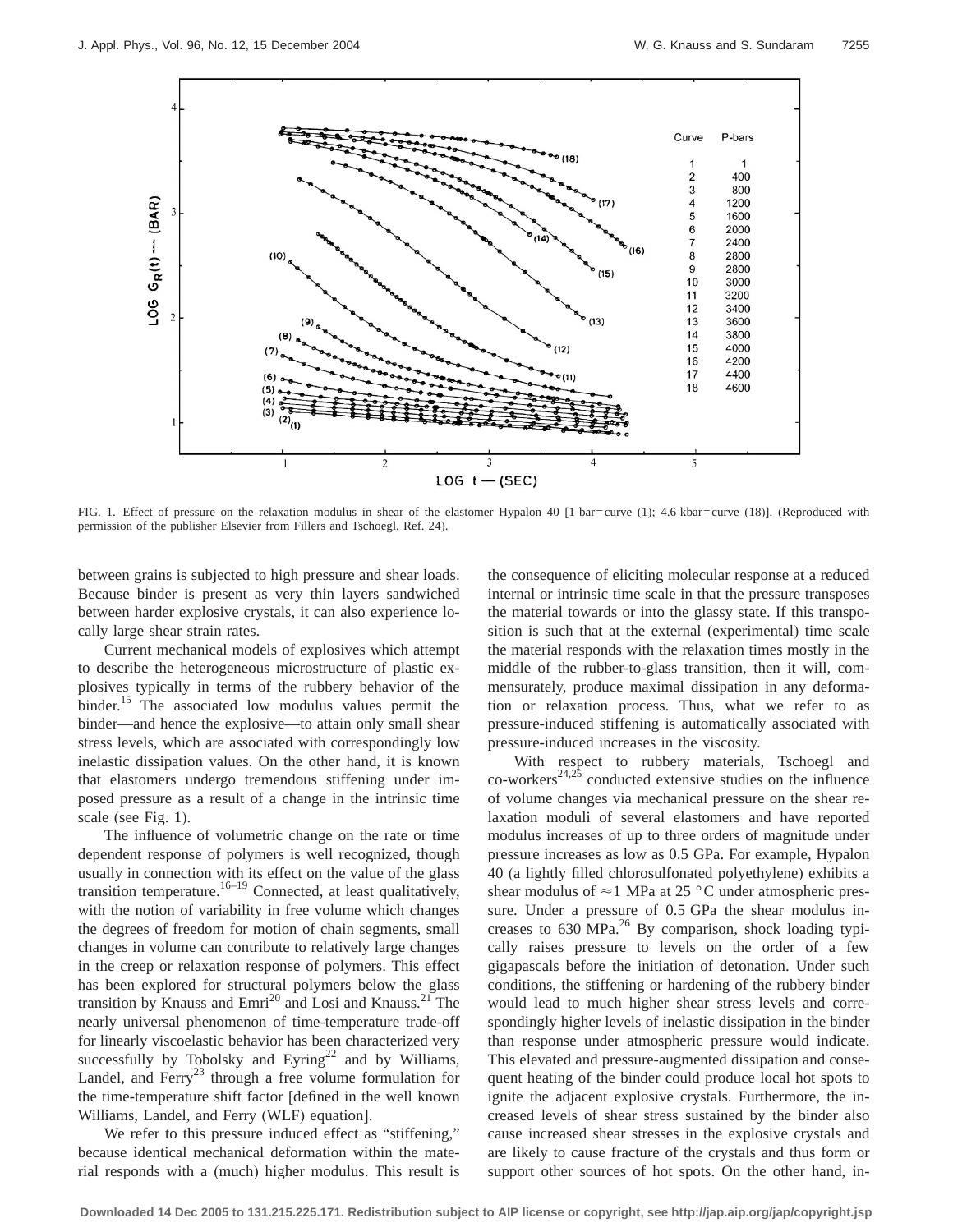creasing times and temperatures evoke the softer characteristics of the binder (response to the longer relaxation times) and thus tend to lower the stress and dissipation levels. It is thus the objective of this study to examine these competing effects and their implications for the initiation of detonations in plastic-bonded explosives. It may be noted here that the data of Tschoegl and co-workers<sup>24,25</sup> are from static experiments whereas the deformation of the binder in plastic explosives takes place dynamically. The dynamic response of polymers under impact loading conditions is a subject of past and current study (see, for example,  $Gupta^{27}$ ); however, such experiments still do not provide a comprehensive description of polymer response over the large pressure-temperature space that would really be needed for the kind of analysis described in this paper. We, therefore, base our study on the generally accepted understanding in polymer mechanics that the relaxation response of the polymer over a large time scale from nanoseconds to hours derived from the timetemperature-pressure superposition behavior under static loading conditions is valid under dynamic conditions as well. Over the past half century there has been no investigation nor data that have contradicted this concept. Should future examination of this question materialize, we expect that deviations from the current point of view are quantitatively limited but without a total breakdown of the concept.

The paper is structured as follows. We begin with a brief review of the experimental results of Tschoegl and co-workers<sup>24,25</sup> (henceforth referred to as Tschoegl, Fillers, and Moonan or TFM) demonstrating the pressure-induced increase in the shear relaxation moduli (stiffening) of elastomers. These experimental characterizations are then used in an analysis of the shearing of a thin, elastomeric binder layer sandwiched between hard, explosive grains while under pressure. The problem is first analyzed in a small deformation framework which allows a clearer understanding of the primary effects, and then in a finite deformation framework. The purpose of this dual approach is to determine that the fundamental system response is not so much the result of detailed mechanics modeling but that suitable pressure sensitivity in the viscoelastic binder provides the dominant effect. For both analyses, results of the calculations are presented with discussions of the relevance to the detonation of plastic explosives.

## **II. EXPERIMENTAL RESULTS ON PRESSURE SENSITIVE RELAXATION**

To the best of our knowledge Fillers and Tschoegl<sup>24</sup> and Moonan and Tschoegl<sup>25</sup> (TFM) have obtained the only comprehensive measurements of the shear relaxation modulus of elastomeric materials as a function of both pressure and temperature, though others<sup>28–30</sup> have explored related effects in polymers below their glass transition temperatures (rigid polymers). Through an extensive set of measurements TFM demonstrated that polymeric materials stiffen considerably with increasing pressure by "translating them into a shorter time domain" and that the time-dependent modulus curves display a time-pressure superposition behavior similar to, and, essentially, in addition to, the well known timetemperature WLF superposition behavior. Specifically, segments of the time-dependent relaxation moduli curves of a polymer at different pressure levels are shifted relative to each other along a logarithmic time axis and hence can be represented by a single master curve and a pressure dependent shift factor  $a_P(P)$  which represents the shifting of the master curve with respect to the pressure *P*.

The combined effects of pressure and temperature are then represented through a master curve at a reference temperature and reference pressure  $(T_0, P_0)$  combined with a pressure and temperature dependent shift function  $a_{TP}(T, P)$ . Such a material is referred to as a thermorheologically- and piezorheologically simple material. Figure 1 shows a set of (isothermal) shear relaxation modulus measurements at 25 °C and different pressures for Hypalon 40. Figure 2 shows the corresponding master curve reduced to  $T_0$ =25 °C and  $P_0$ =1 bar resulting from the shifting of isothermal and isobaric curves in Fig. 1. The inset shows the corresponding shift function  $a_{TP}$ .

For those not routinely versed in thermoviscoelastic behavior of polymers a comment is in order that addresses the relation between the material characterization effected quasistatically in the Fillers/Tschoegl work and the dynamical conditions associated with the high rate pressurization problem typical for explosives. One first notes that, in principle, constitutive behavior is formulated independently of the mode or speed of deformation: Inertial considerations do not enter into the description of constitutive relations. Like any elastic material characterization, viscoelastic material descriptions apply equally to static and dynamic problems. The difference between the two sets of materials is that the latter are implicitly deformation rate sensitive regardless of whether material inertia plays a role or not, and the same is not true for the former.

On the other hand, an approximation commonly used in engineering problems where volumetric deformations are encountered, will be employed here. This approximation treats the bulk response as elastic so that no delayed volume changes occur under rapid pressure applications. This is a mild substitution for real material behavior because the viscoelastic effect on volume deformation is orders of magnitude smaller than the shear behavior. $31-33$ 

We write the linearly viscoelastic constitutive description as

$$
\sigma_{ij} = 2 \int_{-\infty}^{t} \mu_0(t - \xi) \frac{\partial \epsilon_{ij}}{\partial \xi} d\xi + \delta_{ij} \int_{-\infty}^{t} K_0(t - \xi) \frac{\partial \epsilon_{kk}}{\partial \xi} d\xi, \quad (1)
$$

where  $\mu_0(t)$  and  $K_0(t)$  are the time-dependent shear and bulk relaxation moduli at some reference temperature and pressure  $(T_0, P_0)$ .

If pressure and temperature change during the course of the deformation, the material relaxation times are affected incrementally in time to produce a stiffening or accelerated softening of the binder in addition to the normally intrinsic time-dependent relaxation. The effect of changing temperature and pressure is included through the concept of an *intrinsic material time* defined as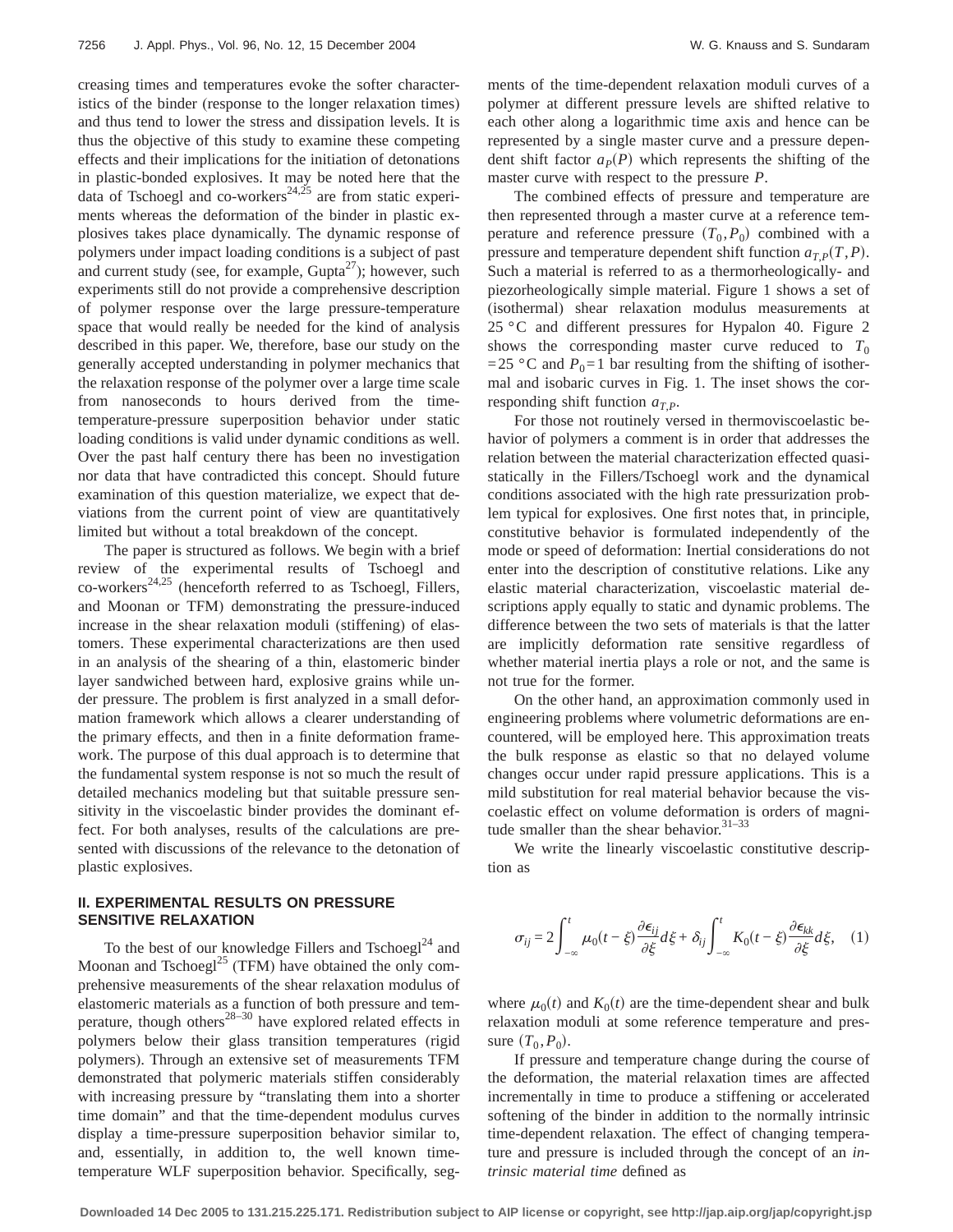

FIG. 2. Master relaxation curve and shift function for Hypalon 40 (from Fillers and Tschoegl, Ref. 24). This is a single curve representation of the pressure effects shown in Fig. 1 and also includes the effect of temperture. The inset figure shows the shift function  $a_{T,P}$  that, together with the master curve, summarizes the effect of temperature and pressure on the shear relaxation modulus of the elastomer.

$$
t' = \int_0^t \frac{dt}{a_{T,P}},\tag{2}
$$

where

$$
a_{T,P} = a_{T,P}(T,P) = a_{T,P}[T(t),P(t)]
$$
\n(3)

is the temperature and pressure dependent shift function as defined with respect to the reference conditions on temperature and pressure  $(T_0, P_0)$  (e.g., see inset in Fig. 2). The (nonlinear) viscoelastic formulation is then written as

$$
\sigma_{ij} = 2 \int_{-\infty}^{t} \mu_0(t' - \xi') \frac{\partial \epsilon_{ij}}{\partial \xi} d\xi + \delta_{ij} \int_{-\infty}^{t} K_0(t' - \xi') \frac{\partial \epsilon_{kk}}{\partial \xi} d\xi.
$$
\n(4)

The expression for the shift function  $a_{T,P}$  given by TFM is

$$
\ln a_{T,P} = -\frac{c_1 \{ [T - \theta(P)] - T_0 \}}{c_2 + [T - \theta(P)] - T_0},\tag{5}
$$

where

$$
\theta(P) = c_3 \ln \left[ \frac{1 + c_4 P}{1 + c_4 P_0} \right] - c_5 \ln \left[ \frac{1 + c_6 P}{1 + c_6 P_0} \right].
$$
 (6)

The reader is referred to Refs. 24 and 25 for details on the derivation of Eqs. (5) and (6) as well as on obtaining the values of the parameters  $c_i$ .

# **A. Modification of the TFM shift function for higher pressures**

The TFM expression for the temperature and pressure dependent shift function  $a_{T,P}$  [Eq. (5)] is a modification of the WLF (Ref. 23) expression for the shift function which can be based on free volume changes in connection with temperature changes. The TFM expression includes the effect of pressure on free volume through the compressibility, and is incorporated into the WLF expression as an apparent pressure-induced temperature drop denoted by  $\theta(P)$ . Increasing the pressure is, thus, equivalent to decreasing the temperature. However, a feature of the free volume based WLF theory is that for temperatures below the glass transition temperature  $T_g$  the free volume remains (nearly) frozen at its value corresponding to  $T_g$ . Correspondingly, the value of the shift function does not change much below  $T_g$ . The implication for the TFM model would be that, for  $[T - \theta(P)] \le T_g$ , the value of  $\ln a_{T,P}$  remains saturated at or near the value

$$
\ln a_{T_g, P} = -\frac{c_1 \{ [T_g - \theta(P)] - T_0 \}}{c_2 + [T_g - \theta(P)] - T_0}.
$$
\n(7)

The modified TFM shift function is schematically illustrated in Fig. 3.

For the material whose master relaxation modulus curve is shown in Fig. 2, the glass transition temperature (at atmospheric pressure  $P_0$ ) is  $\approx$ −20 °C so that, at the reference temperature  $T_0$ (=25 °C), the shift function might be expected to saturate at a pressure corresponding to  $\theta(P)=T_0$  $-T<sub>g</sub>=45$  °C. The value of the pressure corresponding to this value of  $\theta(P)$  is  $\approx 0.4$  GPa and it can be seen from Fig. 2 that the shift function indeed begins to deviate from the TFM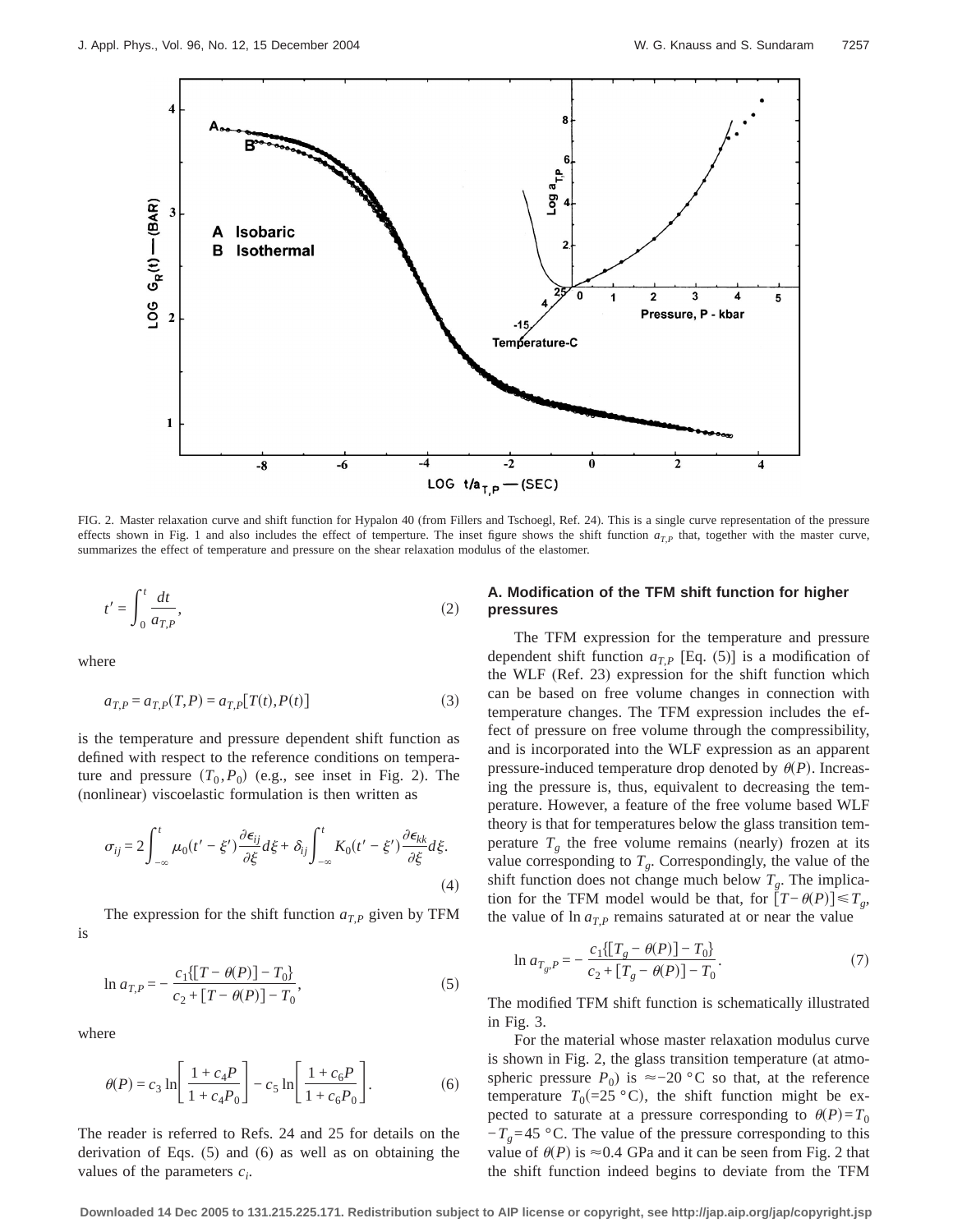

FIG. 3. Proposed modification to the TFM shift function [Eq. (5)] to account for saturation of pressure-stiffening effects at higher pressures (as well as tempertures below  $T_g$ ).<br>FIG. 4. Configuration for small deformation analysis of binder shearing. A

expression near this pressure. This modification to the TFM expression cannot be overlooked for the present purposes because the stress states of primary concern typically involve pressures higher than 0.4 GPa and use of the referenced, nonmodified TFM expression would be likely to cause unrealistic pressure-induced shifting of the relaxation behavior.

In the following section, we consider the problem of a thin layer of elastomeric binder being sheared under imposed pressure between two relatively hard (semi-infinite) grains of explosive. We examine this first in the context of small deformations with the constitutive characterization given by Eq. (4).

# **III. SMALL DEFORMATION ANALYSIS OF BINDER DEFORMATION**

When a (granular) composite such as PBX deforms, highly inhomogeneous deformations occur at the scale of the explosive grains. Where grain-to-grain contact is not the dominant form of force or stress transmission. Deformation gradients are highest between grains, especially under local shear deformations, since these involve the lowest stiffness characteristics of the composite. Consider then a thin layer of viscoelastic binder sandwiched between two relatively large grains of explosive and undergoing shear deformation (Fig. 4). Our objective is to evaluate the dynamic stressdeformation behavior of this analog binder material. This includes the evaluation of the temperature increase in the binder as a result of viscoelastic and pressure-augmented dissipation as well as the resulting temperatures in the adjacent explosive grains. The binder generally forms a thin layer between explosive grains and is subject to stress-waves traveling through the explosive composite. The transit time of these waves (pressure jump) through the binder layer is typically on the order of a few nanoseconds whereas the time scales leading to detonation are on the order of tens of microseconds. Hence it is appropriate to study the homogeneous shear deformation behavior of the binder. In the following development, the nonlinear constitutive relation for the polymeric binder expressed as an integral formulation in Eq. (4) will be rederived in rate form to facilitate the numeri-



thin binder layer is sandwiched and sheared between two layers of explosive grains under pressure P and shear strain rate  $\dot{\epsilon}_0$ .

cal evaluation of the inelastic dissipation rate which determines the temperature increase in the binder during deformation.

#### **A. Rate equations and constitutive modeling**

Let the time-dependent behavior of the viscoelastic binder at the reference temperature and pressure  $(T_0, P_0)$  be characterized by a shear relaxation modulus function  $G(t)$  in the form of a Prony series

$$
G(t) = \sum_{i=1}^{N} G_i \exp(-t/\tau_i^0).
$$
 (8)

Here  $\tau_i^0$  are specific relaxation times at the reference temperature and pressure  $(T_0, P_0)$  and  $G_i$  are the corresponding moduli. The material may have, in fact, a very large number of individual relaxation mechanisms and corresponding relaxation times, but for realistic computational purposes only a limited number are necessary to adequately model the overall relaxation behavior over the entire timescale of the relaxation process. Furthermore, for a thermorheologically and piezo-rheologically simple material the relaxation times at some other temperature and pressure  $(T, P)$  are given by

$$
\tau_i(T, P) = \tau_i^0 a_{T, P},\tag{9}
$$

where  $a_T$ <sub>*P*</sub>= $a_T$ <sub>*P*</sub> $(T, P)$  is the shift function of Eq. (3) discussed in the preceding section. The representation of Eq. (9) corresponds to a shifting of the ln $[G(t)]$ −ln $[t]$  curve (Fig. 2) by  $ln(a_{TP})$  along the ln[t] axis. We again note here that, in general, higher temperatures tend to accelerate relaxation whereas increased pressures have the opposite effect.

For representation purposes, consider a Maxwell-Wiechert model as shown in Fig. 5 consisting of *N* parallel Maxwell elements. Let *Gi* represent the individual spring moduli and  $\eta_i^0$  the individual dashpot viscosities. If one defines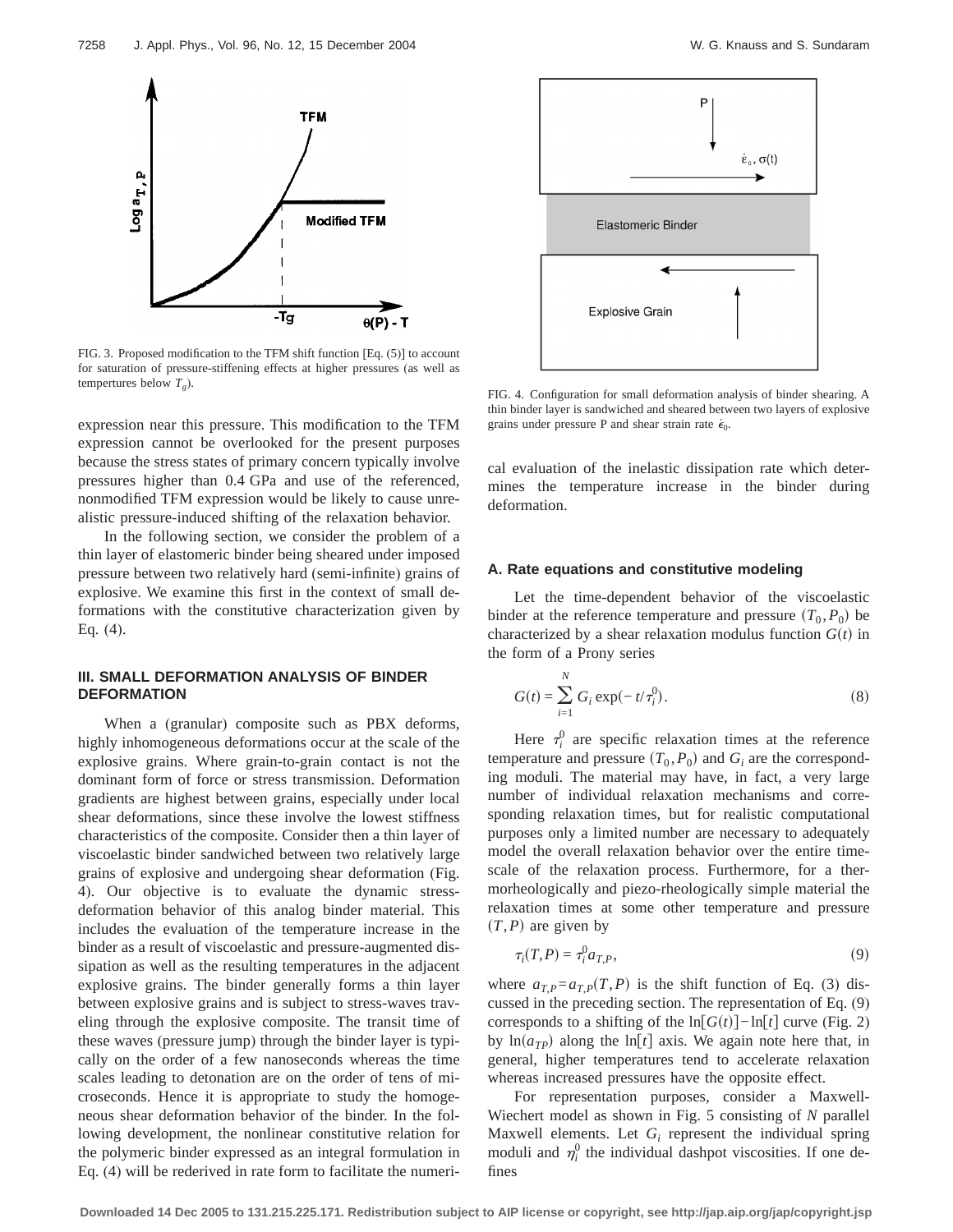

FIG. 5. Maxwell-Wiechert model representation of the mechanical behavior of the binder corresponding to the Prony series representation of Eq. (8).

$$
\tau_i^0 = \eta_i^0 / G_i,\tag{10}
$$

then the overall relaxation modulus in shear of the model is given by Eq. (8) and hence we use this Maxwell-Wiechert model as the mechanical spring-dashpot analog for the binder to calculate the rate of viscoelastic energy dissipation during the binder deformation.

Since the individual spring-dashpot elements are in parallel, each element undergoes identical deformation. The individual dashpot viscosities, however, change during the deformation according to

$$
\eta_i(t) = \eta_i^0 a_{T,P}(t),\tag{11}
$$

which is equivalent to Eq. (9).

In the following analysis, shear stresses are denoted by  $\sigma$ instead of  $\tau$  to avoid confusion with the relaxation times  $\tau_i$ . Correspondingly, shear strains are represented by  $\epsilon$ . Let the overall rate of straining of the assembly at any instant be  $\dot{\epsilon}(t)$ . Then, for each spring-dashpot element *i* we write

$$
\dot{\epsilon}(t) = \dot{\epsilon}_i^G(t) + \dot{\epsilon}_i^{\eta}(t), \qquad (12)
$$

where  $\dot{\epsilon}_i^G$  and  $\dot{\epsilon}_i^{\eta}$  represent the rate of straining of the spring and dashpot element, respectively.

If  $\sigma_i$  represents the stress in this element, then

$$
\dot{\epsilon}_i^G(t) = \frac{\dot{\sigma}_i(t)}{G_i} \tag{13}
$$

and

$$
\dot{\epsilon}_i^{\eta}(t) = \frac{\sigma_i(t)}{\eta_i^0 a_{T,P}(t)} = \frac{\sigma_i(t)}{G_i \tau_i^0 a_{T,P}(t)}.
$$
\n(14)

Hence, combining Eqs. (12), (13), and (14) results in

$$
\dot{\epsilon}(t) = \frac{\dot{\sigma}_i(t)}{G_i} + \frac{\sigma_i(t)}{G_i \tau_i^0 a_{T,P}(t)},
$$
\n(15)

which may be rewritten as

$$
\dot{\sigma}_i(t) = G_i \dot{\epsilon}(t) - \frac{\sigma_i(t)}{\tau_i^0 a_{T,P}(t)}.
$$
\n(16)

Equation (16) can be integrated numerically to give  $\sigma_i(t)$ . The rate of viscoelastic dissipation in the *i*th element is then

TABLE I. Values of Prony series parameters  $\tau_i^0$  and  $G_i$  used to fit the experimental shear relaxation modulus data for Hypalon 40 (see Ref. 24 and Fig. 2).

| $\tau_i^0$<br>(s)      | $G_i$<br>(Pa)         |
|------------------------|-----------------------|
| $0.100 \times 10^{-8}$ | $0.110 \times 10^{9}$ |
| $0.838 \times 10^{-8}$ | $0.803 \times 10^{8}$ |
| $0.702 \times 10^{-7}$ | $0.712 \times 10^{8}$ |
| $0.588 \times 10^{-6}$ | $0.213 \times 10^{9}$ |
| $0.492 \times 10^{-5}$ | $0.204 \times 10^{9}$ |
| $0.412 \times 10^{-4}$ | $0.658 \times 10^{8}$ |
| $0.346 \times 10^{-3}$ | $0.833 \times 10^{7}$ |
| $0.289 \times 10^{-2}$ | $0.217 \times 10^{7}$ |
| $0.242 \times 10^{-1}$ | $0.395 \times 10^{6}$ |
| $0.203 \times 10^{+0}$ | $0.400 \times 10^{6}$ |
| $0.170 \times 10^{+1}$ | $0.100\times10^6$     |
| $0.143 \times 10^{+2}$ | $0.400\times10^6$     |
| $0.119 \times 10^{+5}$ | $0.900 \times 10^6$   |

$$
\dot{W}_i^v(t) = \sigma_i(t) \dot{\epsilon}_i^{\eta}(t) = \frac{[\sigma_i(t)]^2}{G_i \tau_i^0 a_{T,P}(t)}
$$
(17)

and the total stress and dissipation rate in the material are found, respectively, as the sums

$$
\sigma(t) = \sum_{i=0}^{N} \sigma_i(t) \tag{18}
$$

and

$$
\dot{W}^v(t) = \sum_{i=0}^N \dot{W}_i^v(t) = \sum_{i=0}^N \frac{[\sigma_i(t)]^2}{G_i \tau_i^0 a_{T,P}(t)}.
$$
\n(19)

If we assume, for the moment, that there is no conduction of heat to the adjacent explosive grains, the rate of temperature rise of the homogeneously deforming binder is given by

$$
\dot{T}(t) = \beta \frac{\dot{W}^v(t)}{(\rho C)_b},\tag{20}
$$

where  $\rho$  and *C* are the density and specific heat capacity of the binder, respectively, both of which are taken to be constant with respect to time, temperature, and pressure for purposes of this calculation and  $\beta$  is the fraction of the inelastic dissipation contributing to heating of the binder. For purposes of our analysis we assume that all inelastic dissipation is converted to heating of the binder  $(\beta=1)$ . The temperature history of the binder is then represented by

$$
T(t) = T_0 + \int_0^t \frac{\dot{W}^v(\xi)}{\rho C} d\xi.
$$
 (21)

A Prony series representation of the form of Eq. (8) is evaluated for the master relaxation curve  $G(t)$  in Fig. 2 by choosing 13 relaxation times spaced approximately one decade apart. The resulting thirteen individual  $G_i$ s and  $\tau_i^0$ s are listed in Table I. The density  $\rho$  for the binder, under atmospheric conditions, is  $1150 \text{ kg/m}^3$  and the specific heat ca-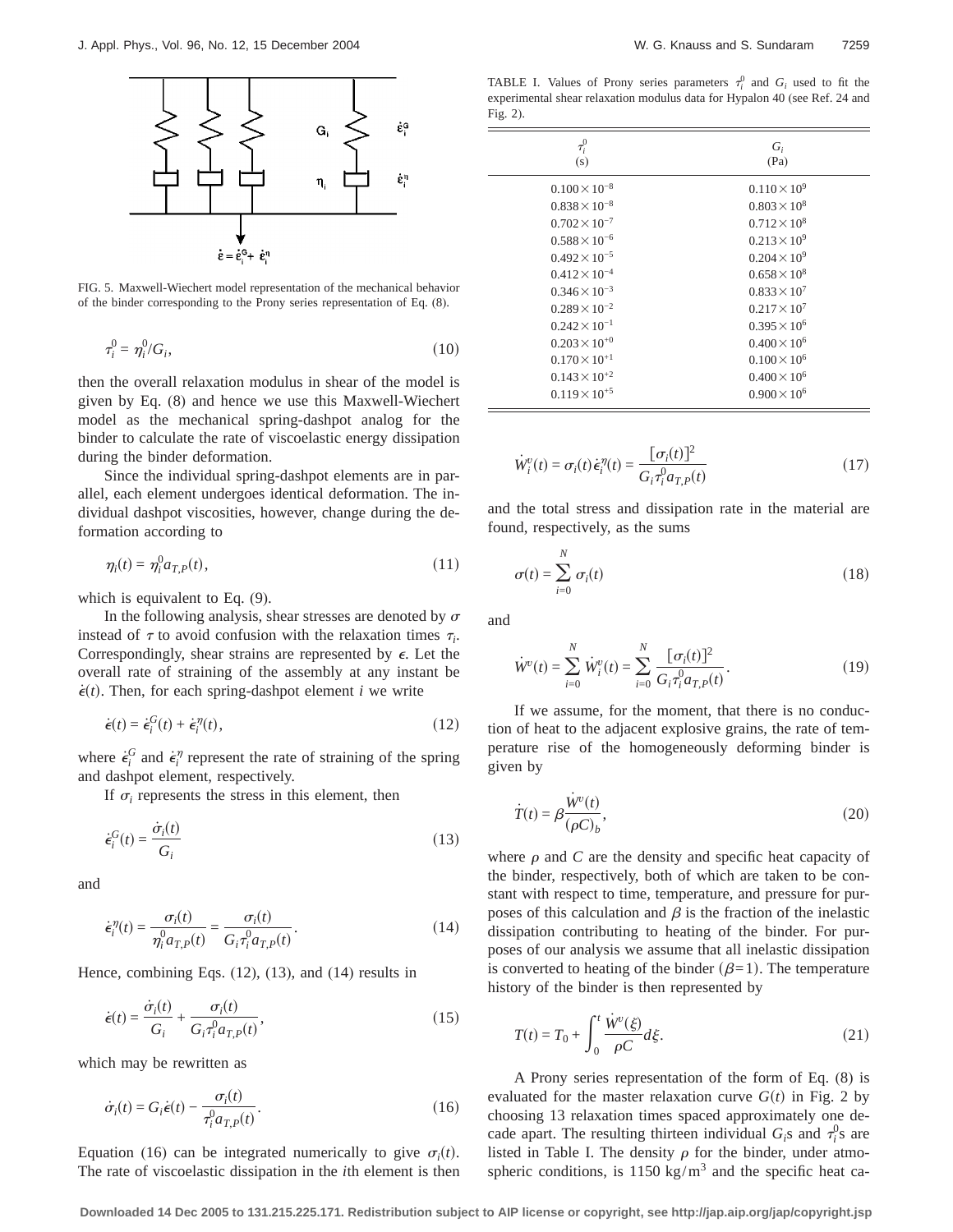pacity *C* is 300 J/(kg K) and taken to be independent of temperature and pressure for reasons of simplicity.

#### **B. Temperature and energy considerations**

As the binder undergoes deformation, the viscous dissipation causes the temperature of the binder to increase. If one assumes that no heat is lost to the adjacent explosive grains, the temperature increase of the binder may be evaluated from the evolution equation

$$
\dot{T}_b = \frac{\dot{W}^v}{(\rho C)_b},\tag{22}
$$

where  $\dot{W}$  is the total dissipation rate and  $(\rho C)_b$  is the heat capacity per unit volume of the binder. However, to determine the feasibility of forming hot spots in the region around the deforming binder, it is necessary to consider the heat conduction into adjacent explosive grains. Thus, to properly estimate the temperature distribution in the explosive grains adjacent to the binder, it is, in principle, necessary to also solve the associated heat conduction equation in the grains subject to appropriate boundary conditions at the binderexplosive interface. Such an approach would also necessitate a spatial solution of the temperature field within the binder thickness. However, since we have resorted to a consideration of homogeneous deformation of the binder as a way of reducing the complexity involved in a full solution without sacrificing much by way of physical insight and quantitative understanding, we present, in the same spirit, a simplified but sufficiently accurate treatment of the conduction issue.

It can be estimated from basic heat diffusion theory that at any time *t* about 90% of the heat content in the explosive grain will be contained within a distance of  $\sqrt{4\alpha_e t}$  from the interface with the binder, where  $\alpha_e$  is the thermal diffusivity of the explosive grain. For the time span of 10  $\mu$ s for which computational results are evaluated later on, this distance is  $\approx$ 3  $\mu$ m. Since the binder layer thickness  $h_b$  is on the order of 20  $\mu$ m, it is reasonable to assume that no significant amount of conduction will have occurred far into the explosive grains to warrant a full heat diffusion analysis. The temperature of the explosive grain just adjacent to the binder will thus be very close to the binder temperature evaluated by using the adiabatic rate equation Eq. (22). However, we account for heat conduction approximately by considering a uniformly heated zone of length  $h_e(t) = 0.5\sqrt{4\alpha_e t}$  into the explosive grains (see Fig. 6). Thus, the temperature history of the binder and explosive just adjacent to the binder may be calculated from

$$
\dot{T} = \frac{h_b \dot{W}^v}{h_b (\rho C)_b + 2h_e(t)(\rho C)_e}.
$$
\n(23)

We next account for the chemical energetics of the explosive grains. If *f* represents the mass fraction of reaction products then the energy release per unit volume due to chemical reaction is given by

$$
\dot{W}^e = \dot{f}\rho_e \Delta H,\tag{24}
$$

where  $\Delta H$  represents the heat of detonation, and



 $h_e(t) = 0.5\sqrt{4\alpha_e t}$ 

FIG. 6. Approximate thermal analysis for heat conduction from the deforming binder layer into the adjacent explosive grains. The dimension  $h_e(t)$ represents the approximate thickness of the layer in the explosive grains where most of the conducted heat resides at any time *t*.

$$
\dot{f} = (1 - f)\nu \exp{-\frac{\Delta G}{kT}}
$$
\n(25)

represents the progress of the reaction in terms of single-step Arrhenius kinetics. In the latter expression,  $\Delta G$  signifies an activation energy for the reaction and  $\nu$  is a pre-exponential factor generally identified with a characteristic vibrational frequency for the atoms in the explosive grains. Since our objective is not a detailed calculation of detonation reaction zones, but rather a study of characteristic features of the response of the energetic solid, we consider this one-step energetics representation sufficient. The temperature history of the binder and the explosive grains just adjacent to the binder is now determined by

$$
\dot{T} = \frac{h_b \dot{W}^v + 2h_e(t)\dot{W}^e}{h_b(\rho C)_b + 2h_e(t)(\rho C)_e}.
$$
\n(26)

#### **C. Computational results and discussions**

The evolution equations of the previous section are converted to a finite-difference form for numerical implementation. A time step of 1 ns is used throughout the analysis and a total deformation time of 10  $\mu$ s is considered since, typically, detonations in explosives initiate at time scales on the order of microseconds. The relevant parameter values are taken as follows:<sup>34,8</sup>  $h_b$ =20  $\mu$ m,  $\Delta H$ =5.5×10<sup>6</sup> J/kg,  $\Delta G$ =2.0 eV,  $\nu$ =10<sup>14</sup> s<sup>-1</sup>,  $\rho$ <sub>*b*</sub>=1150 kg/m<sup>3</sup>,  $\rho$ <sub>e</sub>=1900 kg/m<sup>3</sup>,  $C$ <sub>*b*</sub>  $=$  300 J/(kg K),  $C_e$ =970 J/(kg K), and  $\alpha_e$ =0.28  $\times 10^{-6}$  m<sup>2</sup>/s.

Figures  $7(a)$  and  $7(b)$  show the results for a constant strain rate deformation of  $0.5 \times 10^6$  s<sup>-1</sup> under an imposed pressure of 0.3 GPa. These plots demonstrate the effect of accounting for the stiffening and/or increased dissipation of the binder under the imposed pressure. Each plot shows the shear stress and temperature history at the interface between the explosive and the binder during the course of the deformation.

When pressure-augmented dissipation is not accounted for [Fig. 7(a)], the temperature near the interface increases uniformly with time but does not rise to values sufficient for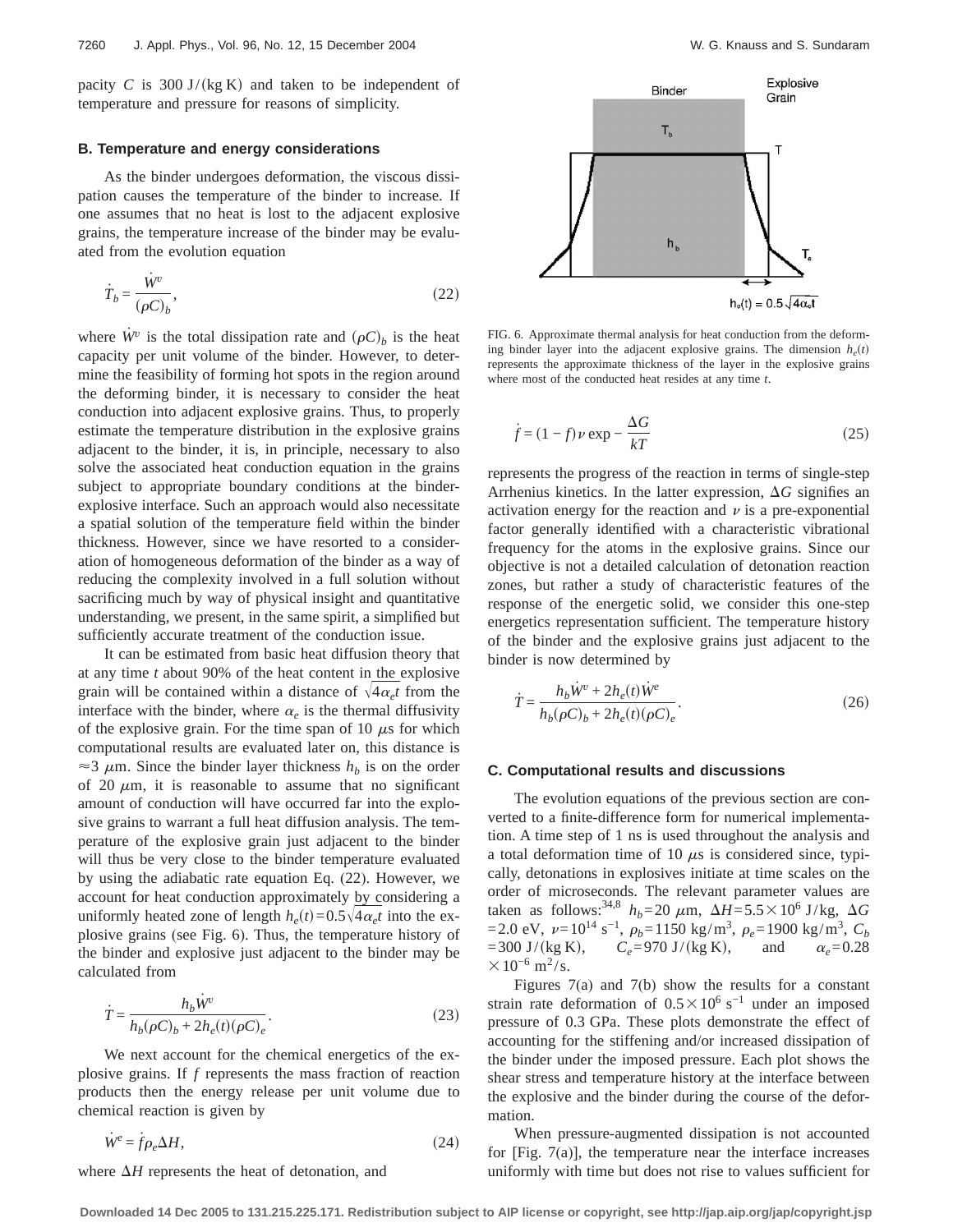

FIG. 7. Shear stress (solid curve) and temperature (broken curve) histories at the binder/explosive grain interface with  $P=0.3$  GPa and  $\dot{\epsilon}_0=0.5$  $\times$ 10<sup>6</sup> s<sup>−1</sup> for the small deformation analysis. (a) No pressure sensitivity of viscoelastic response. (b) Pressure sensitivity included. Including pressure sensitivity significantly alters the shear response and causes a rapid temperature rise in the binder upon catastrophic softening of the binder.

initiating any significant chemical decomposition of the explosive in the time of 10  $\mu$ s. On the other hand, when the pressure-induced stiffening or dissipation increase is taken into account [Fig. 7(b)], a much higher shear stress is initially sustained by the binder because of the pressureinduced stiffening but initially with only very little dissipation and a correspondingly small temperature rise. However, around 1.5  $\mu$ s, the binder softens rapidly under the influence of the rising temperature, leading to a fast and significant further heating that arises from the inelastic dissipation of most of the energy stored "elastically" in the binder until then. This temperature increase to about 900 K is sufficient to set off the chemical energetics of the explosive so as to lead to a "thermal explosion" at around 6  $\mu$ s. As the energetic material is exhausted by decomposition, the reaction progresses to completion, and the thermal explosion subsides.

It should be noted here that this drop in the shear carrying capacity of the binder at  $\approx$  1.5  $\mu$ s is possibly relevant to the experimental observations reported by Field and co-workers<sup>10,12,13</sup> on the catastrophic load drop for PBX in connection with drop-weight tests. As discussed in the introduction, these researchers concluded that this "catastrophic" failure of polymers along localized bands is responsible for their "sensitizing action" in explosives, without further specifying the nature of this "sensitization."

Figures 8(a), 8(b), 9(a), and 9(b) represent excerpts of a parameter study with respect to the relevant loading parameters, pressure, and shear deformation rate. Having estab-



FIG. 8. Shear stress (solid curve) and temperature (broken curve) histories at the binder/explosive grain interface for the small deformation analysis with pressure sensitivity and with *P*=0.3 GPa. Effect of strain rate. (a)  $\dot{\epsilon}_0$ =0.1×10<sup>6</sup> s<sup>-1</sup>. (b)  $\dot{\epsilon}_0$ =0.7×10<sup>6</sup> s<sup>-1</sup>.



FIG. 9. Shear stress (solid curve) and temperature (broken curve) histories at the binder/explosive grain interface for the small deformation analysis with pressure sensitivity and with  $\dot{\epsilon}_0$ =0.5×10<sup>6</sup> s<sup>-1</sup>. Effect of pressure (a) *P*=0.2 GPa. (b) *P*=0.1 GPa.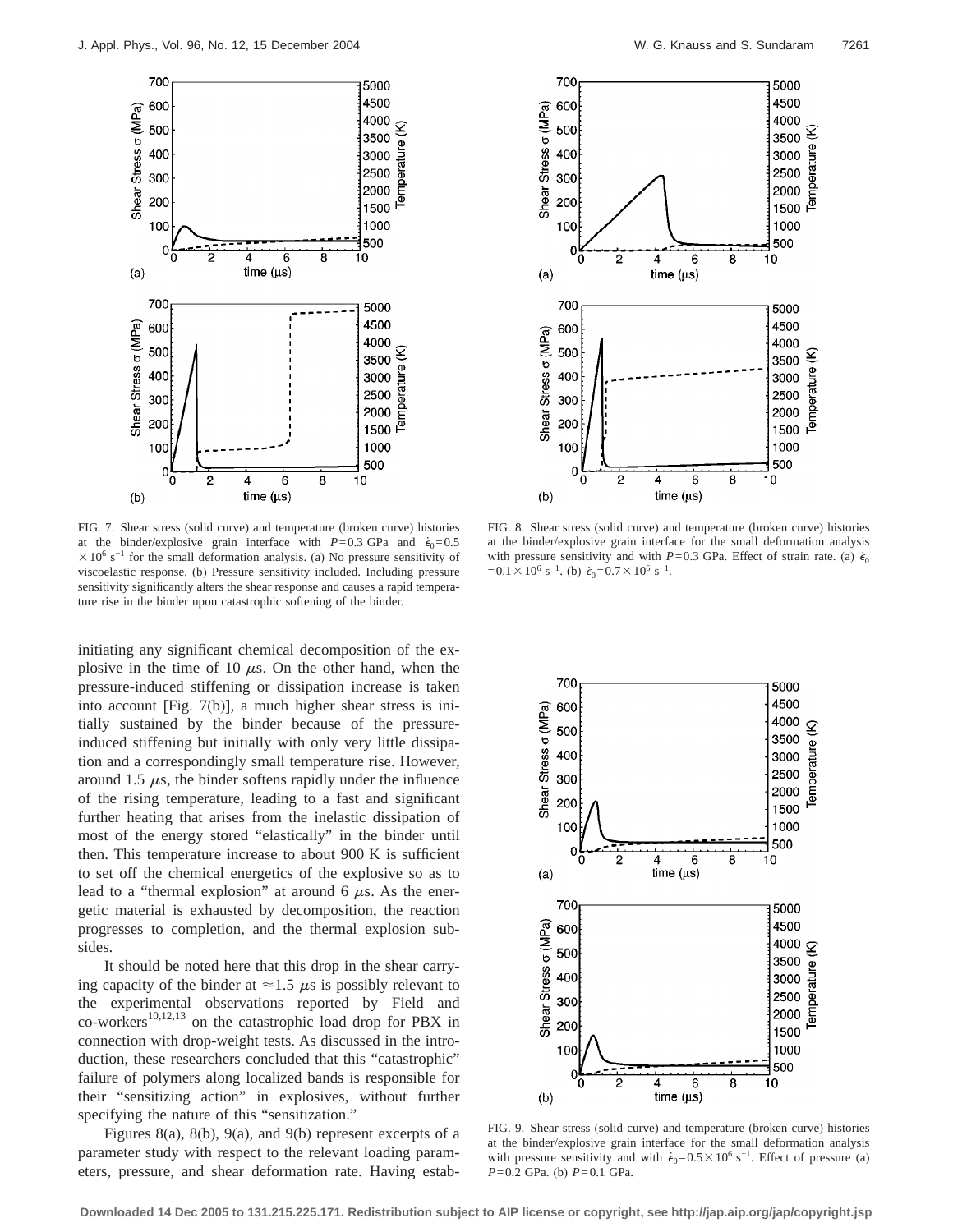lished the necessity to properly account for pressureaugmented dissipation in the rubbery binder, these computations all include pressure sensitivity. Figures 8(a) and 8(b) show, respectively, the effect of a lower and higher shear deformation rate relative to that represented in Fig. 7(b) with the pressure held at 0.3 GPa. With the lower deformation rate [Fig. 8(a)] insufficient elastic energy has accumulated when the shear stress drops to cause the temperature to rise as high as in Fig. 7(b). The temperature rise is significant ( $\approx$ 125 °C) but is insufficient to activate the chemical energetics. At a higher deformation rate [Fig. 8(b)], more elastic energy has accumulated at the time the binder softens rapidly and hence the temperature rise is higher and the energetics are sped up as well. Figures  $9(a)$  and  $9(b)$ show the effect of pressure with the same shear deformation rate as Fig. 7(b). As the pressure reduces, the stiffening and dissipation effects reduce considerably, also. Higher pressures are not considered up to this point in the discussion because the constitutive formulation needs modification to account for other inelastic deformation mechanisms at the higher stress levels caused by the greater stiffening at higher pressures. This point is discussed subsequently in more detail.

# **IV. FINITE DEFORMATION ANALYSIS OF BINDER DEFORMATION**

The small deformation analysis presented in the previous sections allows an understanding of the main characteristics of the shear response of the viscoelastic binder under combined pressure and shear loading. In view of the large deformations experienced by the binder under these loading conditions, it is appropriate to also inquire whether finite deformation effects change the results significantly. However, today there is no generally accepted or experimentally verified constitutive description for large deformation viscoelastic behavior, so that the following developments should be viewed as tentative in precision though basically correct in terms of global behavior. The following analysis closely follows that of Tong *et al.*<sup>35</sup> to which publication the reader is referred for more detail.

#### **A. Deformation kinematics**

We consider again the case of homogeneous shear deformation of a thin binder layer between two hard explosive grains. Let  $\lambda(t)$  and  $\kappa(t)$  represent the stretch and shear of the binder at any time during the deformation (Fig. 10) so that the deformation gradient tensor can be written as

$$
\mathbf{F} = \begin{pmatrix} \lambda(t) & 0 & 0 \\ -\kappa(t) & 1 & 0 \\ 0 & 0 & 1 \end{pmatrix} . \tag{27}
$$

From the deformation gradient tensor the spatial velocity gradient is obtained as

$$
\mathbf{L} = \dot{\mathbf{F}} \mathbf{F}^{-1} = \mathbf{D} + \mathbf{W},\tag{28}
$$

where  $\mathbf{D} = (\mathbf{L} + \mathbf{L}^T)/2$  is the rate of deformation tensor, and  $W = (L - L<sup>T</sup>)/2$  is the spin rate tensor.



FIG. 10. Configuration for finite deformation analysis of binder shearing.  $\kappa$ and  $\lambda$  represent the two kinematic measures of deformation of the binder, respectively, the shear and the stretch.

The first Piola-Kirchhoff stress tensor **T** is related to the Cauchy stress tensor  $\sigma$  by

$$
\sigma = \frac{1}{J} \mathbf{F} \mathbf{T}^T,\tag{29}
$$

where  $J = det \mathbf{F}$ . From the symmetry of the Cauchy stress, one obtains

$$
\mathbf{FT}^T = \mathbf{TF}^T,\tag{30}
$$

which identifies the first Piola-Kirchhoff stress tensor to be of the form

$$
\mathbf{T} = \begin{pmatrix} T_{11} & \kappa T_{11} + \lambda T_{21} & 0 \\ T_{21} & T_{22} & 0 \\ 0 & 0 & T_{33} \end{pmatrix} .
$$
 (31)

## **B. Constitutive relations and rate equations**

We make the typical large-definition assumption that the deformation gradient tensor allows a multiplicative decomposition into elastic and inelastic (viscous) components of the form

$$
\mathbf{F} = \mathbf{F}^e \mathbf{F}^v. \tag{32}
$$

The above representation is refined by assuming that in a viscoelastic material there exist several 'independent' but similar and concurrently active relaxation mechanisms, each of which is governed by the overall deformation gradient **F**. Thus we write  $36$ 

$$
\mathbf{F} = \mathbf{F}_i = \mathbf{F}_i^e \mathbf{F}_i^v,\tag{33}
$$

where  $\mathbf{F}_i^e$  and  $\mathbf{F}_i^v$  represent the elastic and viscous components of individual mechanisms identified by the subscript *i*. Unless indicated, there is no sum over the subscript *i*. The physical motivation for this representation follows from the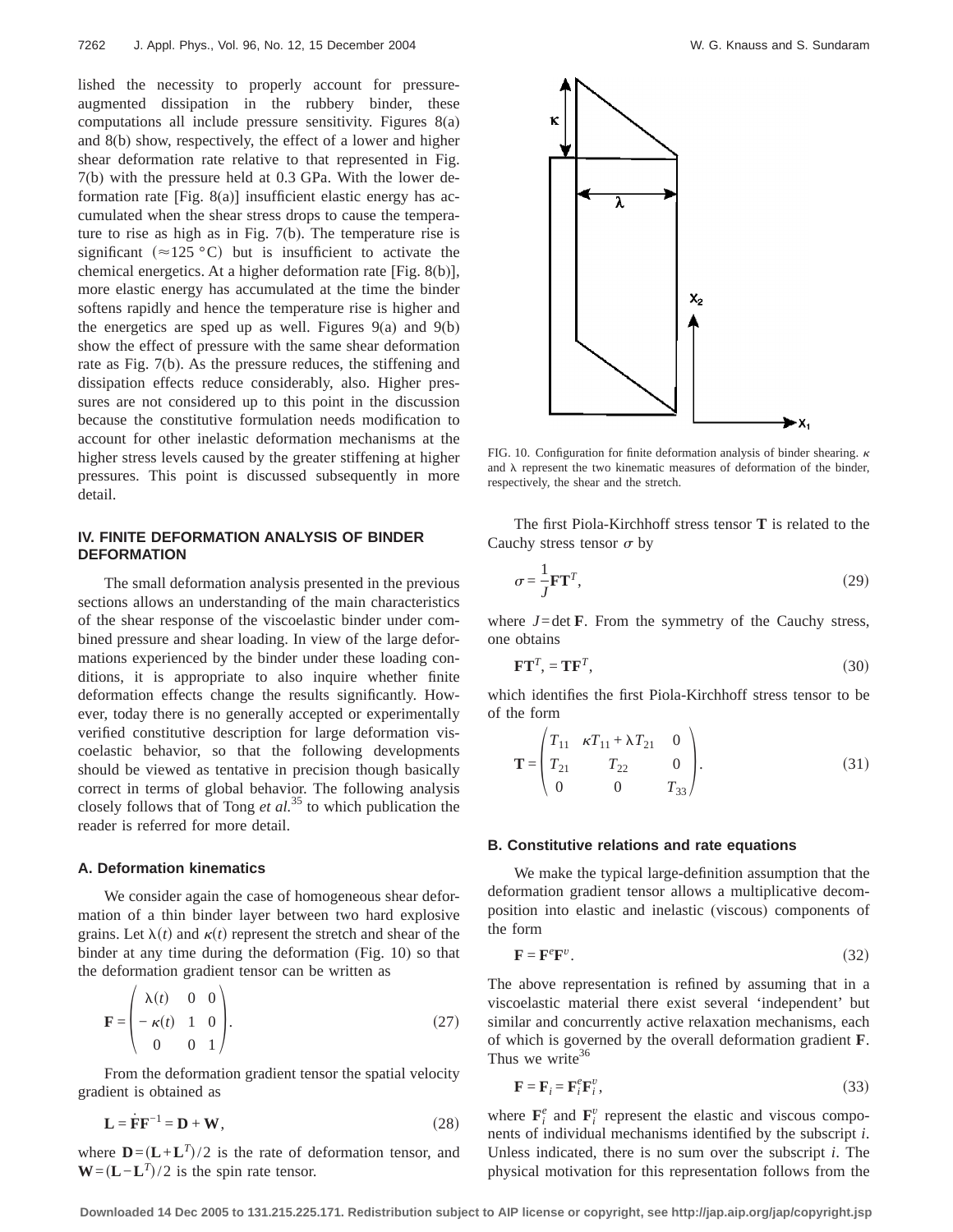Maxwell-Wiechert model used in the small deformation analysis (see Fig. 5).

The multiplicative decomposition of **F**, together with Eq. (28) then leads to

$$
\mathbf{D} = \mathbf{D}_i = \mathbf{D}_i^e + \mathbf{D}_i^v,\tag{34}
$$

which can be rewritten as

$$
\mathbf{D}_i^e = \mathbf{D} - \mathbf{D}_i^v. \tag{35}
$$

Thus if the viscous component  $\mathbf{D}_i^v$  of the rate of deformation tensor  $\mathbf{D}_i$  is related to the stress tensor using an appropriate inelastic flow law, and the elastic component  $\mathbf{D}_i^e$  is related to the stress rates, one can obtain the evolutionary rate equations for the components of the stress tensor.

Rather than assuming a general Neo-Hookean hyperelastic response, we employ a linear response for the elastic behavior in this analysis. As discussed later, this assumption does not significantly affect the features of the behavior of the binder under the loading conditions considered; at the same time it minimizes the complexity of the formulation and focuses attention on the more relevant relaxation behavior.

The viscous flow rule for each relaxation mechanism *i* is taken to be in the form of the associated flow law

$$
\mathbf{D}_i^v = \dot{\gamma}_i^v \frac{\mathbf{S}_i}{2\sigma_i^{eff}},\tag{36}
$$

where  $S_i = \sigma_i - 1/3$  (trace  $\sigma_i$ )**I** is the deviatoric stress tensor,  $\sigma_i^{eff} = \sqrt{1/2S_i^{kl}S_i^{kl}}$  (sum over *k* and *l*) is the effective stress, and  $\gamma_i^v$  is the viscous or plastic strain rate function.

The specific form of the plastic strain rate function  $\dot{\gamma}_i^v$  is obtained by again referring to the Maxwell-Wiechert model from which we may write

$$
\mathbf{D}_i^v = \frac{\mathbf{S}_i}{G_i \tau_i(t)},\tag{37}
$$

which is the large deformation version of Eq. (14).

Comparing this relation to Eq. (36) above renders

$$
\dot{\gamma}_i^p = \frac{2\sigma_i^{eff}}{G_i \tau_i(t)},\tag{38}
$$

where, as before,  $\tau_i(t) = \tau_i^0 a_{T,P}(t)$  are the temperature and pressure-dependent relaxation times.

The resulting rate equations for the components  $T_i^{\alpha\beta}$  of the first Piola-Kirchhoff stress tensor  $\mathbf{T}_i$  for each mechanism *i* can then be written as

$$
\dot{T}_i^{\alpha\beta} = A_i^{\alpha\beta}\dot{\lambda} + B_i^{\alpha\beta}\dot{\kappa} - R_i^{\alpha\beta}\dot{\gamma}_i^{\nu},\tag{39}
$$

where

$$
A_i^{\alpha\beta} = A_i^{\alpha\beta}(\mathbf{T}_i, \lambda, \kappa),\tag{40a}
$$

$$
B_i^{\alpha\beta} = B_i^{\alpha\beta}(\mathbf{T}_i, \lambda, \kappa),\tag{40b}
$$

$$
R_i^{\alpha\beta} = R_i^{\alpha\beta}(\mathbf{T}_i, \lambda, \kappa) \tag{40c}
$$

are lengthy algebraic expressions listed in the appendix. It can be seen that the first two terms on the right-hand side of the rate expression Eq. (39) represent the finite-deformation

elastic contributions due to the overall deformation rates  $\lambda$ and  $\dot{\kappa}$ , and the third term represents the stress relaxation due to the viscous flow  $\dot{\gamma}_i^v$ . The reader is referred to Ref. 35 for more detailed discussions on this finite deformation analysis.

The overall stress in the binder is calculated as

$$
\mathbf{T} = \sum_{i=1}^{N} \mathbf{T}_i,\tag{41}
$$

where *N* is the total number of relaxation mechanisms considered (see Table I), and the overall viscous dissipation rate is given by

$$
\dot{W}^{v} = \sum_{i=1}^{N} \dot{W}_{i}^{v} = \sum_{i=1}^{N} \mathbf{S}_{i} : \mathbf{D}_{i}^{v} = \sum_{i=1}^{N} \sigma_{i}^{eff} \dot{\gamma}_{i}^{v}.
$$
 (42)

#### **C. Loading and boundary conditions**

In the computational results presented below, the behavior of the binder is examined for the case of wave loading by prescribing the initial deformation rates  $\lambda_0$  and  $\kappa_0$  and stressvelocity boundary conditions which result in the following rate equations for  $\lambda$  and  $\kappa$ :

$$
\dot{\lambda} = \dot{\lambda}_0 - \frac{2}{h_b(\rho c_1)_e} T_{11},
$$
\n(43a)

$$
\dot{\kappa} = \dot{\kappa}_0 - \frac{2}{h_b(\rho c_2)} T_{21},\tag{43b}
$$

with  $h_b$  denoting the thickness of the binder layer and  $(\rho c_1)_e$ and  $(\rho c_2)_e$ , the longitudinal and shear impedances of the explosive grains adjacent to the binder. The initial deformation rates  $\dot{\lambda}_0$  and  $\dot{\kappa}_0$  are related to the particle velocity of the incoming wave in the explosive grains and the thickness of the binder layer. In the interest of brevity, the derivation of these equations is not discussed but the reader is referred to the discussions of wave loading in Ref. 35 for further understanding. Equations (43) along with Eq. (39) provide a complete set of rate expressions for updating the stress components. The thermal and energetics analysis is essentially the same as that used in the small deformation analysis.

## **D. Computational results and discussion**

The rate equations for stress, deformation, and temperature are again solved numerically using the finite difference technique. A time step of 1 ns is again used throughout and computations extend over 10  $\mu$ s of deformation. The initial values for the deformation rates are taken to be  $\dot{\kappa}_0 = 1.0$  $\times$  10<sup>6</sup> s<sup>-1</sup> and  $\dot{\lambda}_0$  = −0.3  $\times$  10<sup>6</sup> s<sup>-1</sup>. Other values are the same as those used in the small deformation analysis.

Figures 11(a) and 11(b) show the results of the finite deformation computations using these parameters. Each plot shows the shear stress  $T_{21}$  (solid curve) and temperature history at the interface between the explosive and the binder (broken curve) during the course of the deformation. The behavior is very similar to that observed for the small deformation analysis [Figs.  $7(a)$  and  $7(b)$ ] and again demonstrate the dominating effect of the stiffening of and dissipation in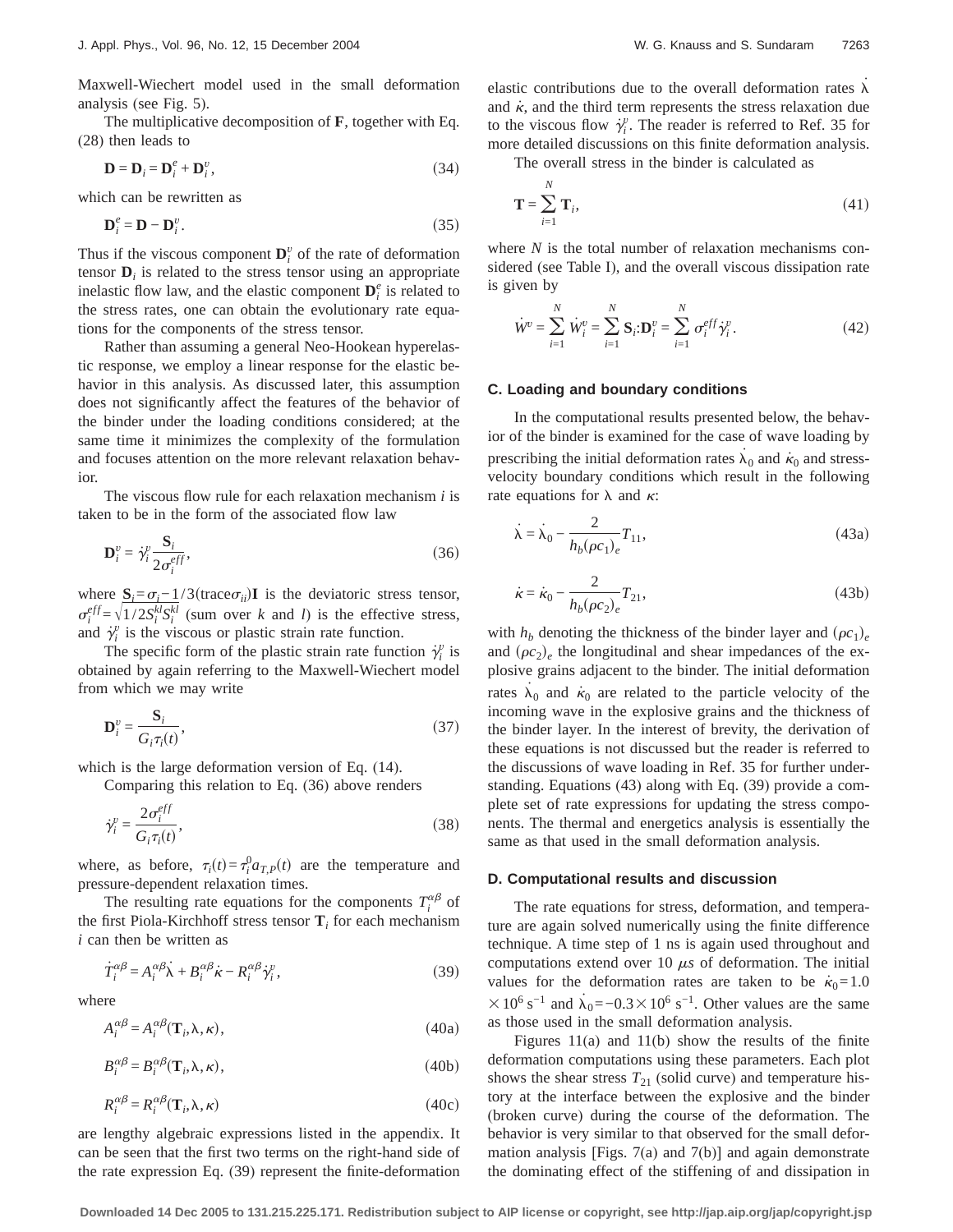

FIG. 11. Shear stress (solid curve) and temperature (broken curve) histories at the binder/explosive grain interface with  $\kappa_0 = 1.0 \times 10^6 \text{ s}^{-1}$  and  $\lambda_0 = -0.3$  $\times$ 10<sup>6</sup> s<sup>-1</sup> for the finite deformation analysis. (a) No pressure sensitivity of viscoelastic response. (b) Pressure sensitivity included. The response is similar to that observed with the small deformation analysis (Fig. 7).

the binder under the (evolving) pressure. For completeness of presentation we show in Fig. 12 the evolution history of the pressure *P*, shift function  $a_{TP}$ , and the shear deformation rate  $\kappa$ . The pressure initially rises rapidly due to the compressive wave and induces a corresponding stiffening of the shear modulus (experienced as an increase in the value of the shift function  $a_{TP}$ ). However, in the brief time it takes the pressure to build up (by wave reverberation within the binder layer), the binder undergoes intrinsic time-dependent softening, and the accompanying viscous heating triggers a reversal in the pressure-induced stiffening of the binder (decreas-



FIG. 12. Evolution of *P*,  $\ln a_{T,P}$ , and  $\kappa$  for the finite deformation analysis corresponding to the results shown in Fig. 11(b). The pressure *P* saturates at  $\approx$  0.45 GPa and the rate of shear deformation  $\kappa$  decreases from the initial loading value as the binder offers resistance and subsequently increases again as the iner softens. The shift function  $a_{T,P}$  shows the initial (stiffening) due to the pressure followed by the decrease (softening) as a result of the increasing temperature.

ing value of  $a_{TP}$ ). As the temperature builds up, this thermal softening is accelerated until at about 2.5  $\mu$ s the binder undergoes catastrophic softening and a corresponding rapid reduction in the shear stress.

## **V. FURTHER DISCUSSION**

The main objective of this work was to showcase the need for a proper accounting of the pressure sensitivity of the constitutive response of polymers apart from the relatively common considerations addressing the temperature and the intrinsically time-dependent response of binder materials. The need for a properly combined consideration of the time, temperature, and pressure-dependent response is particularly relevant to rubbery materials under shock loading conditions. During the short time-scales relevant to shock loading conditions, the normally "rubbery" material has, initially, access only to its (orders of magnitude stiffer) glassy response. However, as the temperature increases under the accompanying inelastic deformation, the material is able to access, progressively, the entire spectrum of its time-dependent response due to the strong, temperature-driven acceleration of the relaxation processes. Including the corresponding pressure-driven stiffening of the material, along with its pressure-governed viscosity, produces then a competition between the time, temperature, and pressure-dependent effects so as to generate responses that are significantly different from those predicted without such detailed considerations. In this work we have demonstrated these various competing effects by analyzing the response of the thin, rubbery binder in plastic explosives under loading conditions that occur during the initiation and propagation of detonation.

At this point it is relevant to summarize the major features of the analysis, under review of the assumptions and broad conclusions and to point to caveats derived from the presently restricted understanding of polymer behavior.

(1) Although temperature, and pressure-related nonlinearity is accounted for through a modification in the time scale, the reference master curve for the relaxation modulus is based on small-stress, small-strain, linearly viscoelastic behavior. Nonlinearity arising from larger stresses and strains is yet poorly characterized or understood in general. However, the major relevant feature is the decrease of the shear relaxation modulus by three *orders of magnitude* over several decades in time and hence modeling the relatively smaller nonlinear effects is not expected to change the prominent effects of the response in the analysis.

(2) To focus attention on the relaxation effects and avoid unnecessary complexity, the rubber elasticity has been modeled as linear rather than derived through a hyperelastic potential. This is justifiable because in the early stages of the deformation when the main effects (rapid fall in shear stress and corresponding viscous heating of the binder) are manifest, the short-time relaxation moduli are closer to the glassy values and hence orders of magnitude larger than any nonlinear modulus effects; at longer times when these effects may be significant, the stress levels are not high enough to render the nonlinear modulus effects significant in the overall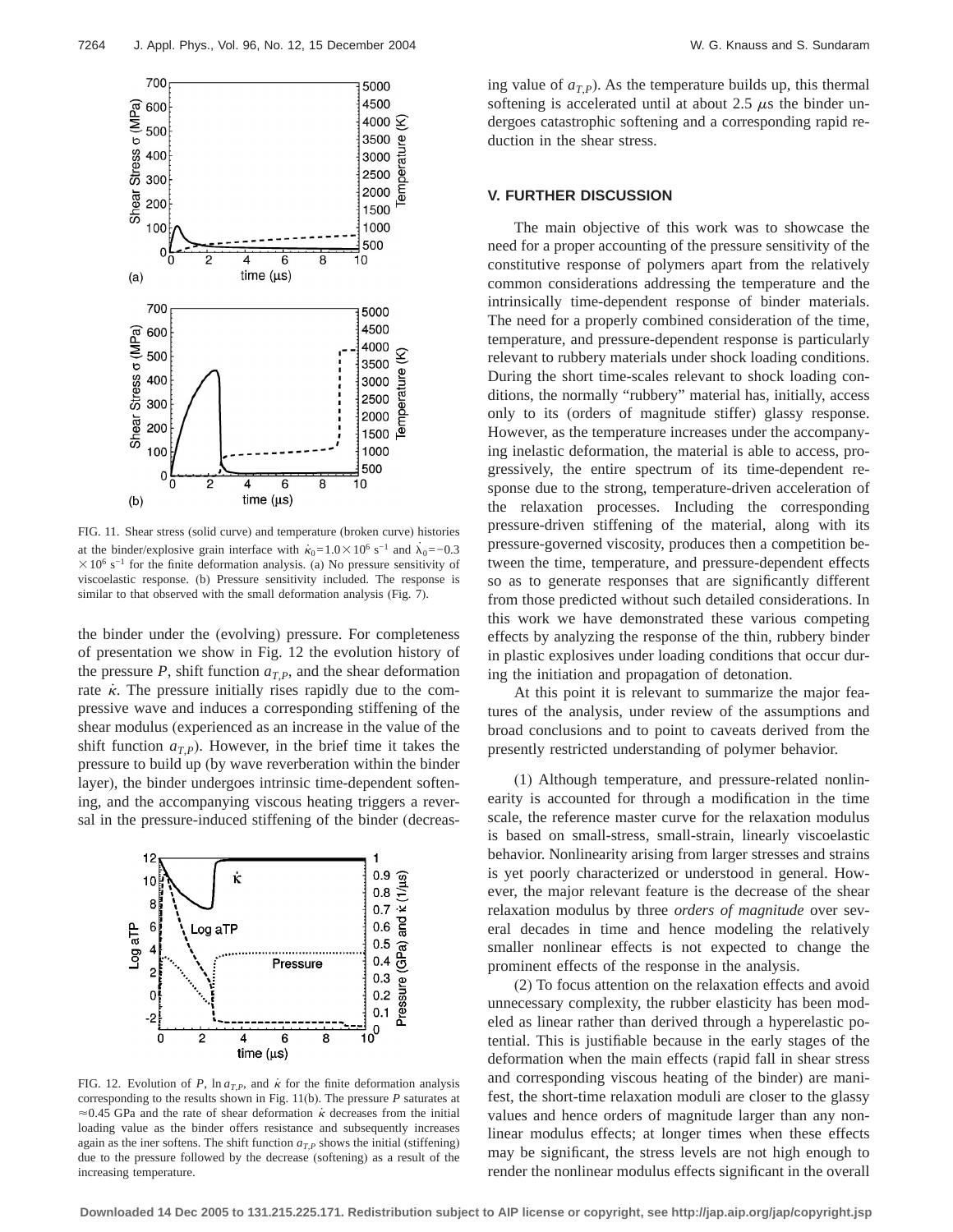context of the model. These nonlinear modulus effects are potentially less significant than the unknown nonlinear effects discussed in (1) above.

(3) Again, in an effort to keep attention focused on relaxation and dissipation effects and to minimize analytical complexity, a simplified treatment of heat conduction has been adopted. This approach is permissible, firstly because the conduction distances into the explosive grains during the time scale of the detonation process are much smaller than the binder thickness, and secondly because the sudden temperature increase due to the corresponding rapid drop in shear stress occurs over a very short period of time and hence can be considered to be (very nearly) adiabatic. The only possibly significant effect of the simplified analysis will be in the time to "thermal explosion" after this sudden temperature increase, but in this regard the analysis provides conservative (longer time) estimates for the time to explosion because peak temperatures near the binder-grain interface will be slightly higher than the average temperature used in the analysis.

# **VI. CONCLUSION**

The present investigations indicate that if pressureinduced stiffening or dissipation augmentation of the viscoelastic binder is accounted for along with a proper description of the time and temperature-dependent response, the mechanism of shear-induced inelastic dissipation in the explosive binder can cause the explosive to be heated locally to temperatures that are sufficient to lead to detonation within a few microseconds. This phenomenon may thus be viewed as a plausible mechanism of hot spot formation. At low shock stress levels, only a few binder layers may be oriented favorably to make this mechanism feasible and other hot spot mechanisms may be more dominant, but as detonation progresses and the shock strengthens, this mechanism may be activated at more locations. Clearly, the same mechanism cannot be invoked in the absence of pressure influence on the shear response of a rubbery binder. Further investigations need to focus on the development of typical constitutive laws of evolution and growth of hot spots in high explosives with the ultimate aim of developing experimentally supported engineering models of detonation<sup>37–39</sup> for use in large-scale computational codes.

## **ACKNOWLEDGMENTS**

The authors would like to acknowledge the support of the U.S. Department of Energy through the ASCI-ASAP "Center for the Dynamic Response of Materials" Contract No. B341492 under DOE Contract No. W-7407-ENG-48 at the California Institute of Technology. The authors would also like to thank Professor J. E. Shepherd at Caltech for repeated helpful discussions during this work, to D. Nelson and J. Campbell for preparing the final draft, and to S. Browne for help in preparing print-worthy figures.

#### **APPENDIX**

Expressions for nonzero terms of  $A_i^{\alpha\beta}$ ,  $B_i^{\alpha\beta}$ , and  $R_i^{\alpha\beta}$  are listed below. Further details can be found in Ref. 35. For convenience and clarity, the subscript *i* denoting individual relaxation elements is omitted in all terms.

$$
A^{11} = \frac{T_{11}}{\lambda} + \frac{2\mu^e + \lambda^e}{\lambda^2},
$$
  
\n
$$
A^{22} = \frac{\lambda^e}{\lambda},
$$
  
\n
$$
A^{33} = \frac{\lambda^e}{\lambda},
$$
  
\n
$$
B^{21} = \frac{T_{11}}{\lambda} + \frac{\mu^e}{\lambda^2},
$$
  
\n
$$
B^{22} = T_{21} + \frac{\kappa}{\lambda} T_{11} + \frac{\kappa}{\lambda^2} \mu^e,
$$
  
\n
$$
R^{11} = \frac{1}{\lambda \sigma^{eff}} (\lambda S_{11} T_{11} + S_{21} S_{21} + \mu^e S_{11}),
$$
  
\n
$$
R^{21} = \frac{1}{2\lambda \sigma^{eff}} (4PS_{21} T_{11} - 2T_{33} S_{21} + 2\mu^e S_{21}),
$$
  
\n
$$
R^{22} = \frac{1}{\lambda \sigma^{eff}} [\lambda S_{22} T_{22} + \kappa \lambda S_{21} T_{11} + \lambda S_{21} S_{21} + \mu^e (\lambda S_{22} + \kappa S_{21})],
$$
  
\n
$$
R^{33} = \frac{1}{\sigma^{eff}} S_{33} (T_{33} + \mu^e).
$$

- <sup>1</sup>See, for example, C. H. Johansson and P. A. Persson, *Detonics of High Explosives* (Academic, New York, 1970).
- ${}^{2}$ By way of notation, the term "explosive" will be taken to refer to the composite explosive and the constituent phases will be referred to as "explosive grain" and "binder."
- <sup>3</sup>J. E. Field, N. K. Bourne, S. J. P. Palmer, and S. M. Walley, Philos. Trans. R. Soc. London, Ser. A **<sup>339</sup>**, 269 (1992). <sup>4</sup>
- <sup>4</sup>J. E. Field, G. M. Swallowe, and S. N. Heavens, Philos. Trans. R. Soc. London, Ser. A 382, 231 (1982).
- R. E. Winter and J. E. Field, Proc. R. Soc. London, Ser. A **343**, 399  $(1975)$ .
- <sup>6</sup>R. B. Frey, proceedings of the Seventh Symposium (International) on Detonation, 1981.
- <sup>7</sup>J. K. Dienes, Mater. Res. Soc. Symp. Proc. **24**, 373 (1984).
- <sup>8</sup>J. G. Bennett, K. S. Haberman, J. N. Johnson, B. W. Asay, and B. F. Henson, J. Mech. Phys. Solids **46**, 2303 (1998).
- <sup>9</sup>V. Boyle, R. Frey, and O. Blake, proceedings of the Ninth Symposium
- (International) on Detonation, 1989. 10G. M. Swallowe and J. E. Field, Proc. R. Soc. London, Ser. A **<sup>379</sup>**, 389
- (1982).  $11M$ . E. Kipp, J. W. Nunziato, R. E. Setchell, and E. K. Walsh, proceedings
- of the Seventh Symposium (International) on Detonation, 1981. 12S. N. Heavens and J. E. Field, Proc. R. Soc. London, Ser. A **<sup>338</sup>**, 77
- (1974).<br> $13G$ . M. Swallowe and J. E. Field, proceedings of the Seventh Symposium
- (International) on Detonation, 1981.<br><sup>14</sup>S. Y. Ho, proceedings of the Tenth Symposium (International) on Detonation, 1993.